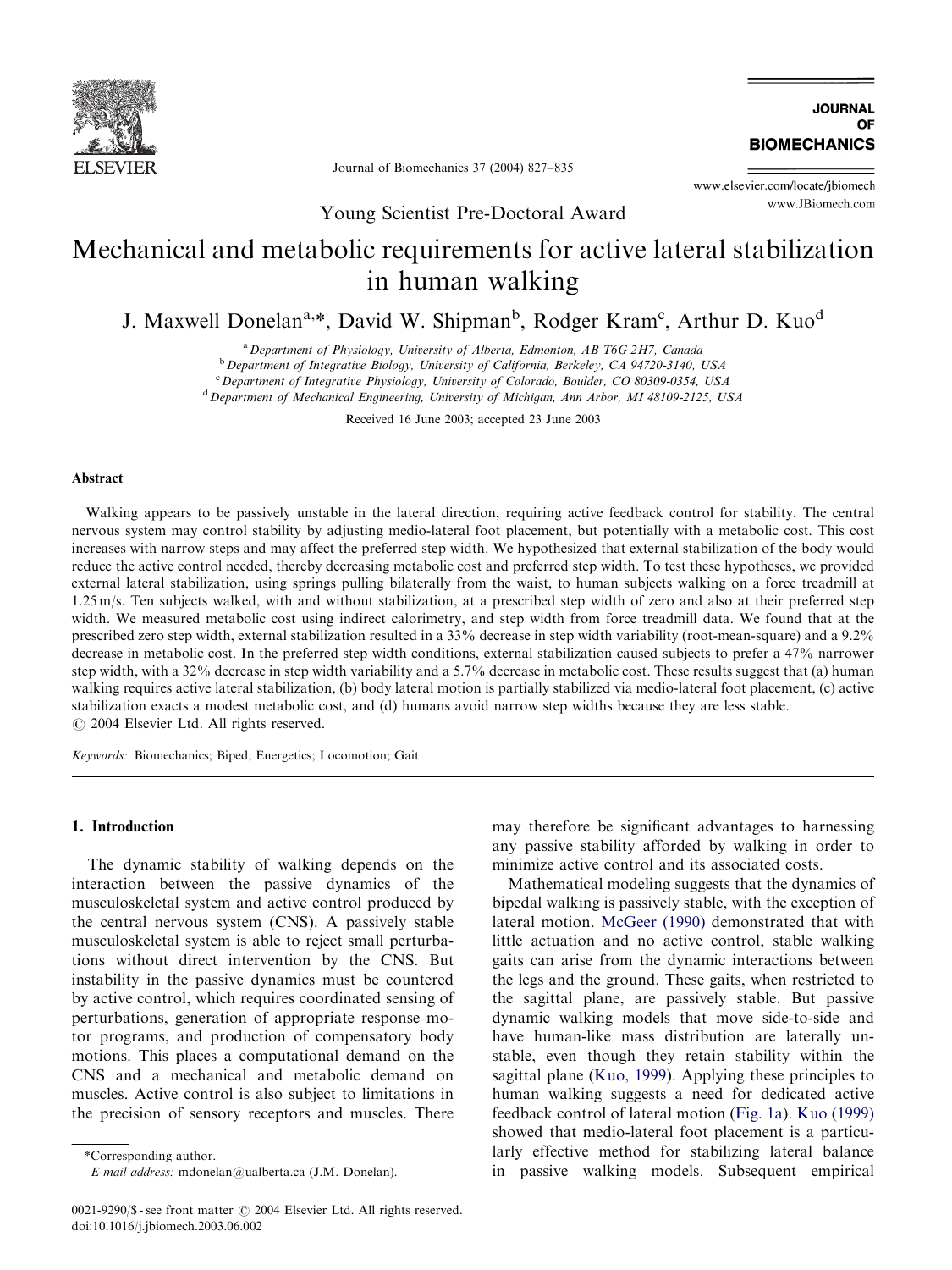<span id="page-1-0"></span>

**Without External Lateral Stabilization**





(b)

Fig. 1. The dynamic stability of walking depends on the interaction between the passive dynamics of the musculoskeletal system and active control produced by the CNS. (a) In normal walking, ''passive'' feedback is available to stabilize motion in the sagittal plane, but stable lateral motion requires ''active'' feedback and active control by the CNS. (The solid lines denote pathways that are present or necessary. The dashed lines represent pathways that are not present or not necessary.) (b) External lateral stabilization provides passive feedback control to stabilize lateral motion making active feedback control no longer necessary.

measurements demonstrated that humans have increased medio-lateral foot placement variability when walking with reduced visual information [\(Bauby and](#page-7-0) [Kuo, 2000\)](#page-7-0). This suggests that humans actively stabilize lateral motion using medio-lateral foot placement and that this active control mechanism is less precise when there is less sensory information. If subjects were passively stable, they would be expected to have no sensitivity to sensory information.

Active stabilization of lateral balance in human walking may exact a significant metabolic cost for two reasons. First, active movement of the legs to adjust medio-lateral foot placement exacts a metabolic cost [\(Donelan et al., 2001;](#page-7-0) [Shipman et al., 2002\)](#page-8-0). Second, mechanical work is performed to redirect the center of mass (COM) during the transition between steps (referred to as step-to-step transition costs, [Donelan](#page-7-0) [et al., 2002\)](#page-7-0). This work exacts a proportional metabolic cost and increases with the square of step width [\(Donelan et al., 2001](#page-7-0)). The consequence of this nonlinear dependence upon step width is that, for the same average step width, variability in medio-lateral foot placement will increase the average step-to-step transition cost.

Lateral instability may play a role in determining the step width preferred by humans. The mechanical work of step-to-step transitions is minimized when humans walk with zero step width [\(Donelan et al., 2001](#page-7-0)). But the step width that minimizes metabolic cost—and is in fact preferred by humans—is about  $0.13L$  (where L is leg length). Other factors must therefore increase metabolic cost for narrow step widths. One possibility is that walking with narrow steps is more unstable, requiring greater active control. This intuitive prediction is supported by mathematical modeling ([Kuo, 1999\)](#page-8-0). The trade-off between minimizing mechanical work to redirect the COM and the cost of active stabilization of lateral balance may determine the step width preferred by humans.

We studied the mechanical and metabolic requirements of active lateral stabilization in human walking. A mathematical model, based on passive dynamics, predicts that walking could be completely stabilized using only external lateral forces ([Fig. 2\)](#page-2-0), thus removing the need for active control. Inspired by this model, we built a device that applied lateral stabilizing forces to human subjects as they walked on a force treadmill [\(Fig. 3](#page-2-0)). We hypothesized that external lateral stabilization would reduce the amount of active stabilization required to walk (Fig. 1b), resulting in less variability of mediolateral foot placement and a reduced metabolic cost. We also hypothesized that when subjects were allowed to choose their step width, they would prefer a narrower step width when externally stabilized, because the advantages of wider steps for active stabilization are eliminated if walking is made passively stable.

#### 2. Methods

#### 2.1. Model predictions

A previously developed mathematical model, based on passive dynamics, predicts that walking is passively unstable in the lateral direction [\(Donelan et al., 2001](#page-7-0); [Kuo, 1999](#page-8-0)). Passive dynamic walking refers to a class of walking models that walk with little or no actuation and no active control. During single support phases, the legs act as freely swinging, coupled pendula. Double support phases function as transitions between single support phases and are modeled as instantaneous, inelastic collisions between foot and ground. The energy lost during each transition can be replaced by a toe-off impulse applied along the trailing leg, or by walking down a gentle slope ([Kuo, 1999](#page-8-0); [McGeer, 1990](#page-8-0)). We previously studied stability in a simple three-dimensional model ([Fig. 2a\)](#page-2-0), with leg inertia condensed into point masses at the pelvis and feet, and the mass of the feet much smaller than that of the pelvis [\(Donelan et al.,](#page-7-0) [2001;](#page-7-0) [Garcia et al., 1998\)](#page-7-0). The model predicted that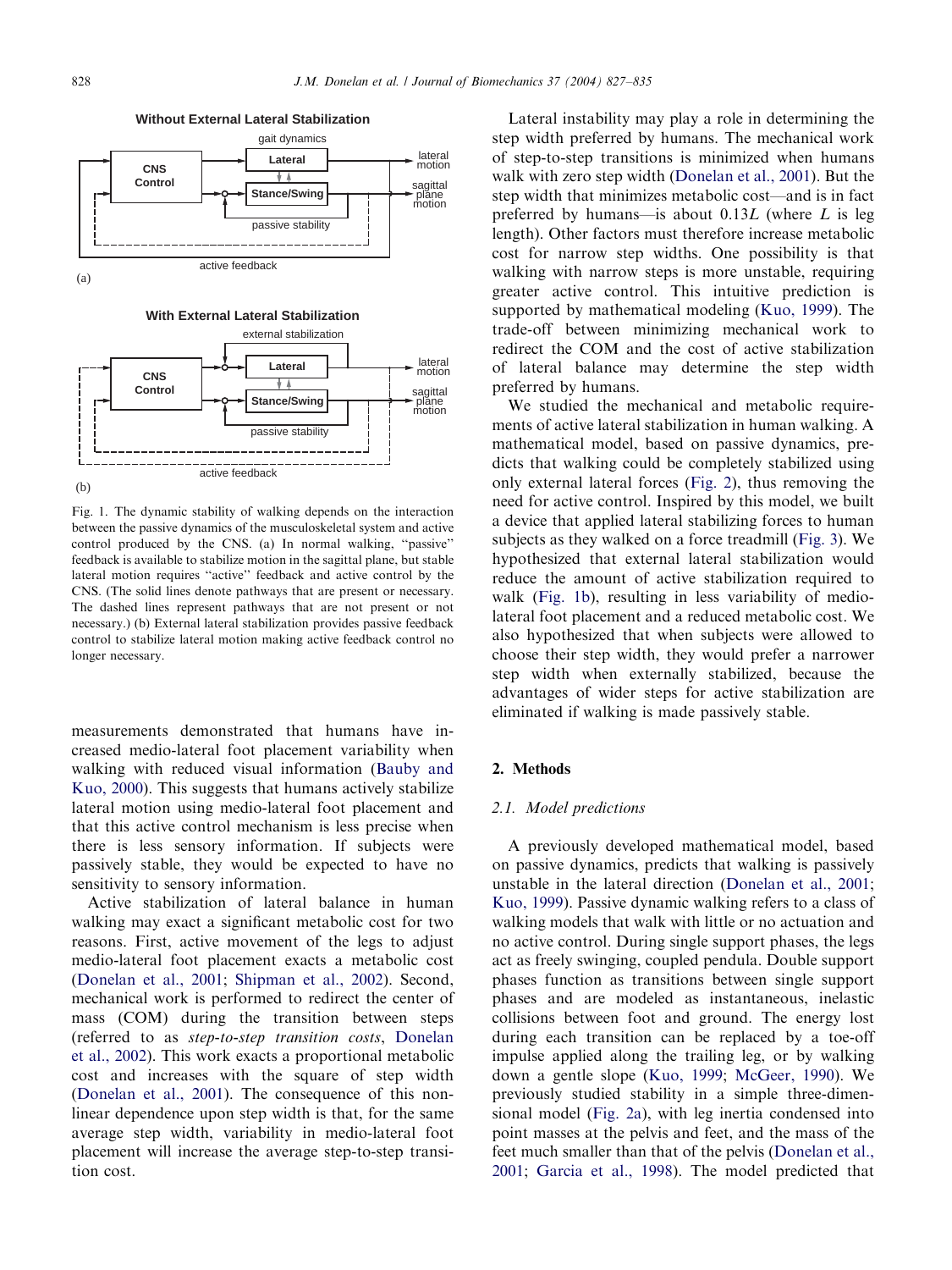<span id="page-2-0"></span>

Fig. 2. (a) Simple three-dimensional walking model with external lateral stabilization. Model has three degrees of freedom: stance ( $\theta$ ) and swing ( $\phi$ ) leg angles in the sagittal plane, and roll angle  $(\psi)$ ). Mass is concentrated in points located at the pelvis  $(M)$  and feet  $(m)$ . Step width is adjusted by changing the splay angle,  $\beta$ . External lateral stabilization is provided by a spring with stiffness, K. (b) Stability analysis (see Appendix A) demonstrates that increasing stabilizer stiffness, K, decreases instability. Without external stabilizing forces, the walking model is very unstable (yintercept is much greater than 1). For normalized stiffness  $K > 1$ , the walking model is passively stable. Stability is described by the eigenvalue corresponding to the unstable lateral mode in the step-to-step dynamics, with a magnitude less than one forming the boundary of the stable zone. For all values of  $K$ , the least stable mode was for lateral motion.



Fig. 3. External lateral stabilizer. Two lightweight elastic cords attached to a padded waist belt stabilized lateral motion by pulling laterally on walking subjects.

walking is passively stable in the plane of progression but has one highly unstable mode (see current Appendix for details), confined mainly to the lateral motion. Active feedback control can be used to stabilize this mode, for example, through medio-lateral adjustments to foot placement ([Bauby and Kuo, 2000\)](#page-7-0).

In the present study, we found that the external application of spring-like lateral forces can passively stabilize our walking model. We modified our previously developed model to include a purely lateral elastic restoring force,  $F$ , applied to the pelvis

$$
F = -KL \sin \psi,\tag{1.1}
$$

where K is the spring stiffness, L the leg length, and  $\psi$ the roll angle [\(Fig. 1a\)](#page-1-0). The effect of the stabilizing

spring is demonstrated most clearly when the model walks at zero step width, and  $F$  merely acts as proportional control about a pelvis trajectory that has no lateral motion. In the absence of disturbances, the spring exerts no force and has no effect on the walking model; it only counters disturbances out of the plane of progression. We studied the stability of this model by examining its response to small perturbations: a matrix describing the step-to-step dynamics will have eigenvalues with magnitude less than 1 for a stable system (see Appendix A). We found that increasing  $K$  acts to stabilize the model (Fig. 2b), reducing the need for active feedback control. For all values of  $K$ , the least stable mode was almost entirely associated with lateral motion; the lateral components accounted for more than 99.9% of the length of the eigenvector of the least stable mode.

Similar predictions apply for more complex models and situations. The passive lateral instability holds for a wide range of step widths, although narrow steps are slightly more unstable [\(Kuo, 1999;](#page-8-0) [McGeer, 1990](#page-8-0)). We found that the stabilizing effect of the external force from Eq. (1.1) also applies to non-zero step widths where the pelvis moves side to side. We also investigated the effect of a more realistic stabilizing spring by adding a damping term to Eq. (1.1). A small amount of damping results in stability at a smaller  $K$ , but at the cost of increased energy dissipation when the pelvis moves laterally. Finally, we found that these stability properties are retained in a more complex model with realistic anthropomorphic parameters ([Kuo, 1999\)](#page-8-0).

## 2.2. Experimental procedures

We compared the mechanics and metabolic cost in 10 human adult subjects, walking on a treadmill with and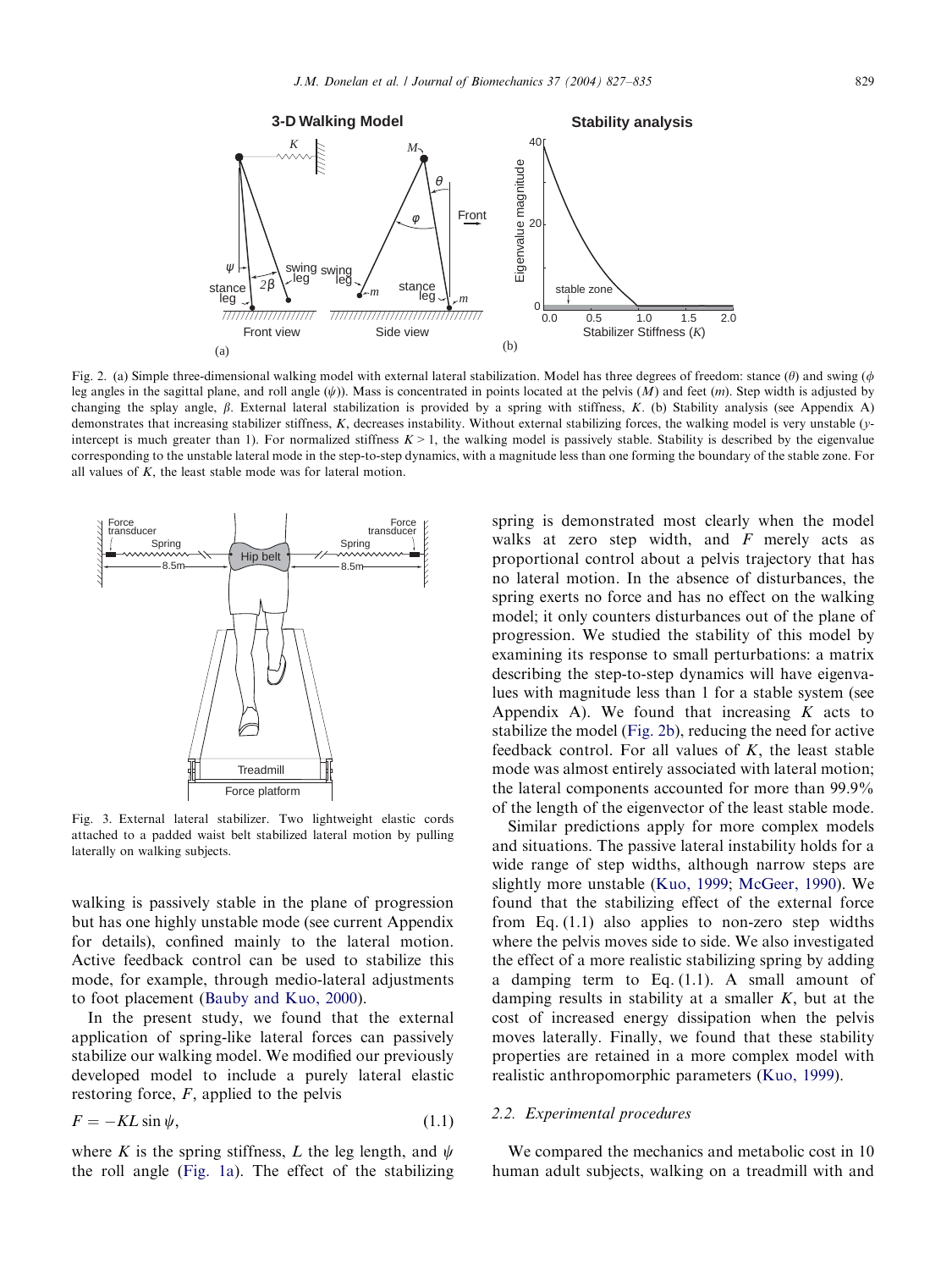without externally applied stabilization. All volunteer subjects (six male, four female, body mass  $73.3 + 14.2$  kg; leg length  $0.95 \pm 0.05$  m; mean $\pm$ s.d.) were healthy and exhibited no clinical gait abnormalities. Before the experiments began, subjects gave their informed consent to participate in accordance with University of California policy. The equipment consisted of an external lateral stabilizer, a force treadmill and an indirect calorimetry system. The experimental design required the subjects to walk at a prescribed zero step width and then at their preferred step width, both with and without external lateral stabilization—a total of four walking trials for each subject.

The external lateral stabilizer consisted of two lightweight elastic cords that attached to the subject and pulled in both lateral directions [\(Fig. 3](#page-2-0)). Each adjustable cord was made of 8.0 m of nylon cord in series with 0.5 m of rubber tubing. One end of each cord was attached to a force transducer, used to monitor stabilizing forces, and the force transducer was anchored to a wall. The other end was attached to each subject via a padded belt (taken from a hip-supported backpack) worn securely about the waist. The two cords had an effective spring constant of approximately 1700 N/m and negligible damping  $(14 \text{ N}-s/m)$ , identified by oscillating a known mass between the cords and estimating the parameters from a second-order damped oscillator model. We used long length cords to ensure that any non-lateral forces exerted by the apparatus were negligible. For example, peak vertical displacements of the COM are approximately 0.04 m resulting in vertical forces of less than 0.1% body weight. We also estimated unwanted fore-aft forces to be less than 0.1% body weight.

We used the center-of-pressure of ground reaction forces (see Fig. 4) to measure average step width and step length, as well as variability in step width and step length. We calculated instantaneous center of pressure using ground reaction forces and moments measured with the force treadmill ([Kram et al., 1998](#page-7-0)). The ground reaction forces and moments were sampled at 100 Hz and low-pass filtered with a 25 Hz cut-off frequency (fourth-order, zero-phase-shift Butterworth digital filter). Step width was defined as the lateral distance between consecutive centers of pressure for the time sample immediately before heel-strike. We choose to use this time sample because the ground reaction forces and moments are large during this period of single support, thereby maximizing the signal-to-noise ratio. Step length was defined as the fore-aft distance between consecutive centers of pressure summed with the distance traveled during the step (the latter term is necessary to correct for treadmill belt speed). The distance traveled during each step was calculated from the product of treadmill velocity and the time between consecutive heel-strikes. We identified heel-strikes from the characteristic forward translation of the center of pressure that occurs at the beginning of double support. We calculated each subject's instantaneous center of pressure, and the mean and root-mean-square (rms) of step width and step length, for 200 steps after the subject had been walking for 150 s. To account for differences in body size, we normalized all length measurements by leg length. The precision of our estimates of step width and step length was limited by the precision by which centers of pressure and timing of gait events could be detected. Compared to more direct kinematic methods of estimating these same measures ([Bauby and Kuo, 2000\)](#page-7-0), the force plate method is slightly less precise, but nonetheless adequate for detecting changes in step variability.

We determined the COM position (see Fig. 4) using the vector sum of the external forces acting on the subject. In our experiment, the only substantial external forces acting on the subject are from gravity, the ground and the external lateral stabilizer. These were measured using the mass of the subject, the force treadmill, and force transducers in series with the stabilizing cords, respectively. We calculated COM acceleration by



Fig. 4. Center of pressure (COP) and COM trajectories for walking (a) at the prescribed zero step width, and (b) at the preferred step width. Data shown are averages of 200 steps from each subject walking with and without external lateral stabilization. Our definitions of step width and length are illustrated for the condition of walking at preferred step width, without external lateral stabilization. Foot placement varied from step to step, relative to the average step width and length. The scale is the same for both (a) and (b).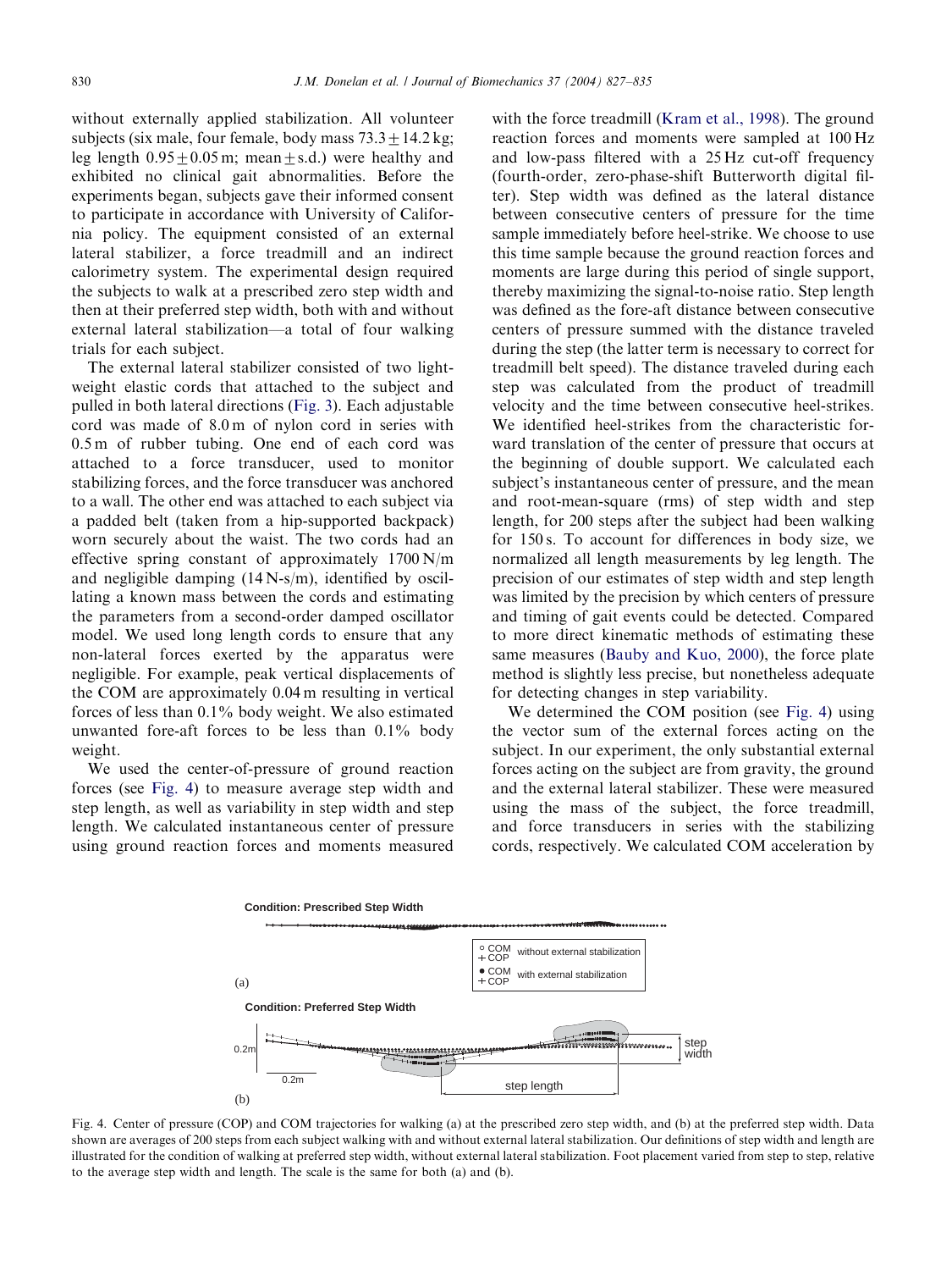dividing the vector sum of the external forces by body mass. COM position is the second time-integral of the acceleration subject to appropriate boundary conditions [\(Cavagna, 1975;](#page-7-0) [Donelan et al., 2002\)](#page-7-0). Applying a high pass filter, with a cut-off frequency of one-tenth of each subject's step frequency, after each integration removed the effect of any low frequency bias (fourth-order, zerophase-shift Butterworth digital filter). We performed each integration over the same 200 steps used for center of pressure calculations. Using a large number of steps increases the accuracy of our boundary condition assumptions.

We used indirect calorimetry to measure metabolic cost [\(McLean and Tobin, 1987\)](#page-8-0). We measured the rates of oxygen consumption  $(\dot{V}_{\text{O}_2})$  and carbon dioxide production  $(\dot{V}_{\text{CO}_2})$  using an open circuit respirometry system (Physio–Dyne Instrument Co., Quogue, NY). After a resting trial in which subjects stood quietly, we conducted the remaining walking trials in random order. Each trial lasted seven minutes, including three minutes for the subjects to reach steady state ([Poole and](#page-8-0) [Richardson, 1997\)](#page-8-0) and then three minutes for collection of average  $\overline{V}_{O_2}$  (ml O<sub>2</sub>s<sup>-1</sup>) and  $\overline{V}_{CO_2}$  (ml CO<sub>2</sub>s<sup>-1</sup>) data. We discarded the seventh minute of data due to a delay between breath expiration and breath analysis. We calculated metabolic power (W) for each trial using the following standard equation [\(Brockway, 1987](#page-7-0)):

$$
P_{\text{met, gross}} = 16.58 \frac{\text{W s}}{\text{ml O}_2} \overline{V}_{\text{O}_2} + 4.51 \frac{\text{W s}}{\text{ml CO}_2} \overline{V}_{\text{CO}_2}.
$$
 (1.2)

We subtracted the metabolic power for standing from all walking values and divided by body mass to derive net metabolic power (W/kg). We also calculated dimensionless net metabolic cost of transport (COT) by dividing net metabolic power by the gravitational constant  $(9.81 \text{ m/s}^2)$  and by walking velocity (m/s). The metabolic measurements were collected during the same trial as the mechanics measurements.

We measured the effects of external lateral stabilization as subjects walked at both a prescribed zero step width and at their preferred step width. In all conditions, subjects walked at a fixed treadmill speed of 1.25 m/s, with average step frequency and step length controlled by instructing subjects to match a metronome set to their previously determined preferred step frequency. The arms were crossed in all conditions, both to control against changes in arm motion, and because the external stabilizer interferes with normal arm swinging. The prescribed step width conditions were designed to detect changes in the metabolic cost of active control induced by external stabilization, independent of other potential metabolic costs that might change with step width. We chose a target of zero step width because our device stabilizes the body about a trajectory with zero lateral movement. Zero average step width was controlled by instructing subjects to walk on a single line marked on the treadmill belt. This condition

was repeated with and without external stabilization. We then used a separate set of conditions, in which subjects walked at their preferred (i.e. freely selected) step width, to determine whether external stabilization affects preferred step width. Subjects practiced all conditions prior to data collection.

We performed our statistical comparisons using paired *t*-tests with a level of significance of  $p < 0.05$ . Reported  $p$  values less than 0.05 are from one-tailed tests and  $p$  values greater than 0.05 are from two-tailed t-tests.

# 3. Results

For both the prescribed step width and preferred step width control trials (i.e. without external stabilization), subjects walked with a preferred step frequency of  $1.76+0.10$  Hz (mean + s.d.), and a preferred step length of  $0.756 \pm 0.052L$  (where L is leg length). In the prescribed step width control condition, subjects walked with a step width of  $0.011 \pm 0.009L$  [\(Fig. 5](#page-5-0)), close to the target width. Foot placement variabilities, described by rms step width and step length, were  $0.016 \pm 0.004L$  and 0.029 0.007L, respectively. Peak-to-peak lateral displacement of the COM was  $0.005 \pm 0.003L$ . The net metabolic cost for the prescribed step width control condition was  $3.18 \pm 0.77$  W/kg. In the preferred step width control condition, subjects walked with a preferred step width of  $0.121 \pm 0.029L$  ([Fig. 6\)](#page-5-0). Foot placement variabilities were  $0.016 \pm 0.003L$  (rms step width) and  $0.026\pm0.009L$  (rms step length). Peak-topeak lateral displacement of the COM was  $0.033 \pm 0.008L$ . Net metabolic cost for the preferred step width control condition was  $2.96 + 0.45$  W/kg.

For the prescribed step width conditions, external lateral stabilization reduced both foot placement varia-bility and metabolic cost ([Fig. 5\)](#page-5-0). With external stabilization, subjects walked with a step width of  $0.010 \pm 0.007L$ , and a step length of  $0.756 \pm 0.052L$ , neither of which were significantly different from the control trials ( $p = 0.64$  and  $p = 0.78$ , respectively). In contrast, foot placement variabilities decreased significantly, with a 33% decrease in rms step width to  $0.011 \pm 0.006L$  ( $p = 3.1 \times 10^{-4}$ ), and a 16% decrease in rms step length to  $0.023 \pm 0.004L$  ( $p = 4.8 \times 10^{-3}$ ). The reduction in step width variability was 201% greater than the reduction in step length variability ( $p = 0.016$ ). Peak to-peak lateral displacement of the COM was not significantly different from the control condition  $(0.008 \pm 0.004L; p = 0.22)$ . External stabilization resulted in a 9.2% decrease in the metabolic cost of prescribed step width walking, to  $2.82 \pm 0.41$  W/kg  $(p = 0.025)$ .

For the preferred step width conditions, external lateral stabilization reduced preferred step width, foot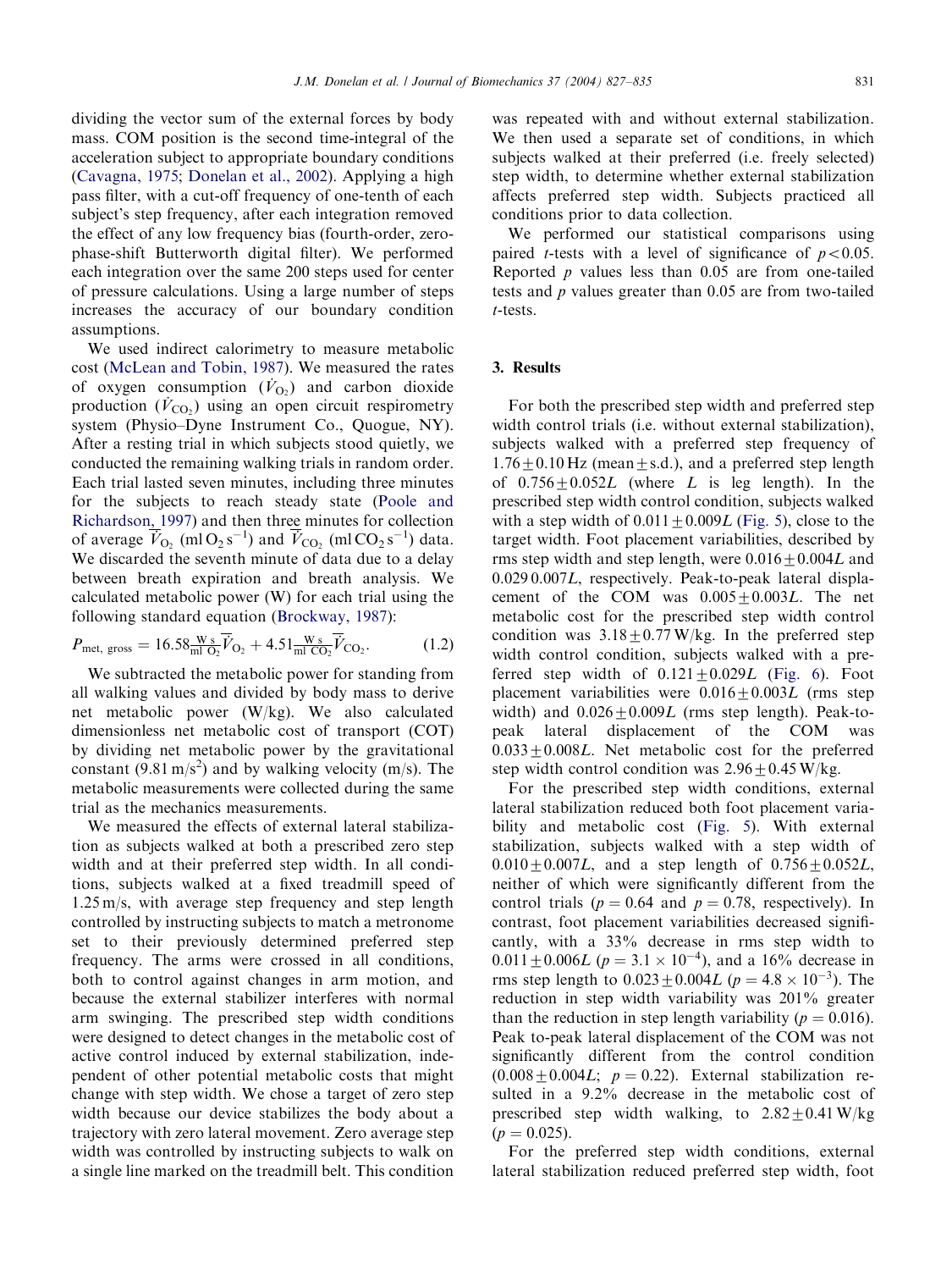<span id="page-5-0"></span>

Fig. 5. Effects of external lateral stabilization on subjects walking at the prescribed zero step width. (a) Average step width was unaffected by the external lateral stabilizer and was close to the target zero width. External stabilization resulted in decreases in (b) metabolic cost, and (c) step width and length variability. Values shown are means $\pm$  s.d.,  $N = 10$ . Asterisk (\*), denotes a statistically significant difference  $(p<0.05)$ .

placement variability and metabolic cost. Compared to the control trials, subjects preferred a 47% narrower step width of  $0.065 \pm 0.043L$  ( $p = 3.4 \times 10^{-4}$ ) when externally stabilized (Fig. 6). No significant change was observed in step length ( $p = 0.55$ ). Foot placement variabilities decreased by 32% for rms step width and 14% for rms step length, to  $0.011 \pm 0.004L$  $(p = 1.1 \times 10^{-5})$  and  $0.022 \pm 0.006L$   $(p = 0.055, \text{not})$ statistically significant), respectively. The reduction in step width variability was 235% greater than the reduction in step length variability ( $p = 0.036$ ). Peakto-peak lateral displacement of the COM was  $0.014 \pm 0.008L$ , a 60% decrease from the control condition ( $p = 3.8 \times 10^{-6}$ ). External stabilization also resulted in a 5.7% reduction in the metabolic cost of preferred step width walking, to  $2.78 \pm 0.38$  W/kg  $(p = 0.015)$ .



Fig. 6. Effects of external lateral stabilization on subjects walking at their freely selected step width. External stabilization resulted in decreases in (a) preferred step width (b) metabolic cost, and (c) step width and length variability. Values shown are means $\pm$ s.d.,  $N = 10$ . Asterisk (\*), denotes a statistically significant difference ( $p < 0.05$ ).

# 4. Discussion

We provided external lateral stabilization to walking subjects in order to understand the mechanical and metabolic requirements of active lateral stabilization in normal human walking. By reducing the active feedback control required of the CNS [\(Fig. 1b](#page-1-0)), we addressed four main questions. First, is walking passively unstable in the lateral direction? If so, by what mechanism do we actively stabilize? Does this active lateral stabilization exact a significant metabolic cost? Finally, does passive instability in the lateral direction affect our choice of preferred step width? The observed reductions in foot placement variability with external lateral stabilization—33% and 32% in prescribed and preferred step width conditions, respectively—are in agreement with our hypotheses that walking is passively unstable in the lateral direction, requiring balance to be maintained through active feedback control, largely by adjustments in foot placement.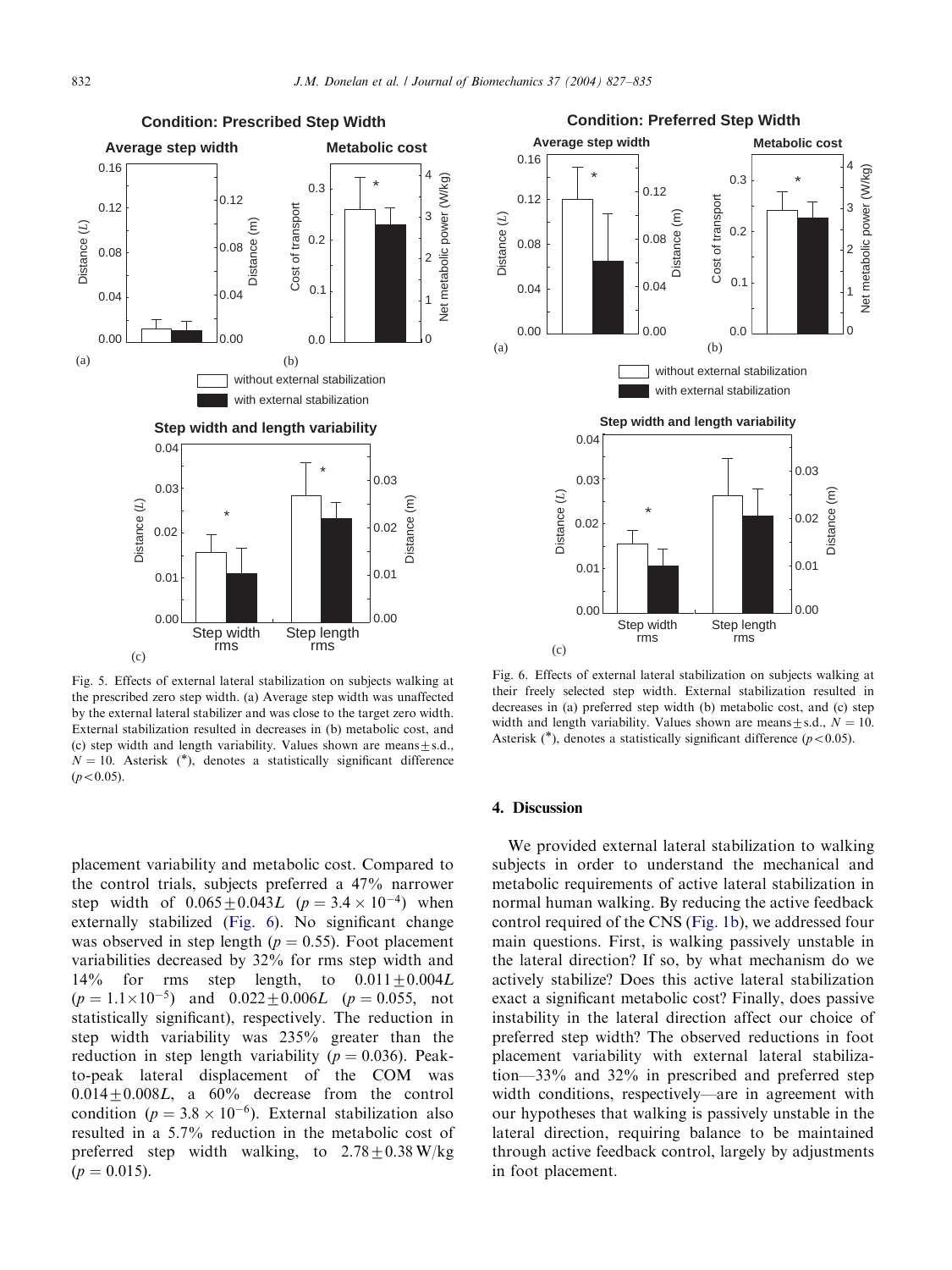Active lateral stabilization also appears to exact a metabolic cost. Adjustments to foot placement are quite small, typically only a few centimetres per step. Yet, observed decreases in foot placement variability were accompanied by modest but significant decreases in metabolic cost. This is likely a result of two factors. First, reduced variability implies reduced lateral movement of the swing leg and this motion may cost metabolic energy [\(Donelan et al., 2001;](#page-7-0) [Shipman](#page-8-0) [et al., 2002](#page-8-0)). Second, reduced variability in medio-lateral foot placement results in lower step-to-step transition costs because transition costs are proportional to the square of step width ([Donelan et al., 2001\)](#page-7-0). In the freely selected step width conditions, part of the energetic advantage might alternatively be due to the narrower steps that subjects preferred when laterally stabilized. Narrower steps require less mechanical work to redirect the COM between steps, with a proportional reduction in metabolic cost ([Donelan et al.,](#page-7-0) [2001, 2002](#page-7-0)). But this does not apply to the zero step width conditions, which were designed to control for step width, and external stabilization still resulted in a 9.2% decrease in metabolic cost. Decreases in foot placement variability are the most likely explanation for the decrease in metabolic cost with external stabilization.

Our results also imply that lateral instability affects the choice of preferred step width. The 43% decrease in preferred step width with external stabilization indicates that when there is no need to actively stabilize lateral balance, humans take advantage of lower costs for stepto-step transitions at narrow step widths. External stabilization presumably reduces the energetic costs that would otherwise accompany narrow steps if active control was necessary, resulting in a 5.7% decrease in metabolic cost at the freely selected step width. There remains, however, a greater metabolic cost at very narrow step widths (3.18 W/kg at zero step width vs. 2.96 W/kg at preferred step width), regardless of external stabilization. This prevents the preferred step width from being zero, which would minimize step-tostep transition costs. The additional metabolic cost may be for moving the swing limb laterally to avoid colliding with the stance limb at very narrow step widths [\(Donelan et al., 2001;](#page-7-0) [Shipman et al., 2002\)](#page-8-0). Another disadvantage of very narrow steps is that they afford a smaller margin of safety between the COM and center of pressure. If the COM passes laterally outside the center of pressure at any time during a step, large compensatory motions are usually needed to avoid falling. The margin of safety may be quantified by the difference between peak-to-peak lateral displacements of the COP and COM. In the control conditions, this margin was  $0.088 \pm 0.023L$  for preferred width walking and  $0.006 \pm 0.009L$  for prescribed zero width walking. The margin of safety for lateral COM motion therefore

decreases by 94% ( $p = 3.9 \times 10^{-7}$ ) when walking at zero step width. The preferred step width appears to depend on tradeoffs between active stabilization, step-to-step transitions, and lateral limb motion.

The step width preferred by humans does not minimize lateral motion of the COM. Minimization of COM displacement in the vertical and lateral directions has been hypothesized to reduce the energetic cost of walking, with ''six determinants of gait'' that help to achieve this minimization ([Saunders et al., 1953\)](#page-8-0). However, we found that even in the control conditions, the metabolic cost of walking increased by 7.4% when walking with narrower steps even though subjects reduced their lateral COM displacement by 85%. Our mechanistic interpretation is that metabolic cost is not determined by COM displacement per se, but rather by the work performed to redirect the COM [\(Donelan et al., 2001\)](#page-7-0), to which COM displacement bore a rough correlation. Factors, such as lateral limb motion, also contribute to the higher metabolic cost of narrow walking (without external stabilization), making COM displacement a poor predictor of energy expenditure.

Our conclusions are subject to several experimental limitations. First, our protocol required subjects to walk with their arms crossed, which may be less stable than normal walking, perhaps magnifying the effect of external stabilization. Second, components of the external stabilizer unavoidably dissipate energy, thereby increasing the positive work required of our subjects. This disadvantage acts to reduce, rather than amplify, the differences we observed. Third, the external stabilizer may produce unwanted forces in the vertical or fore-aft directions. We estimate that these non-lateral forces are small (see Section 2). Finally, the stabilizer might reduce metabolic cost by providing a moment about the hip that would act to support the trunk. To prevent this, the stabilizer forces were applied with a line of action passing very close to the hip. These limitations may have a slight effect on our quantitative findings but we feel that they are insufficient to affect our main conclusions.

In addition to providing stabilizing forces, our external lateral stabilizer may have a secondary effect of providing subjects with additional sensory feedback of lateral motion. The device applies forces to the waist proportional to the lateral position of the COM. Cutaneous receptors could potentially sense these forces, increasing the information available to the CNS for estimating COM motion. Just as reduced vision results in increased step variability ([Bauby and](#page-7-0) [Kuo, 2000](#page-7-0)), augmented feedback from lateral forces could be partially responsible for the observed decreases in step variability. However, if this were the case we would have expected a learning effect as subjects gained experience with these lateral forces and incorporated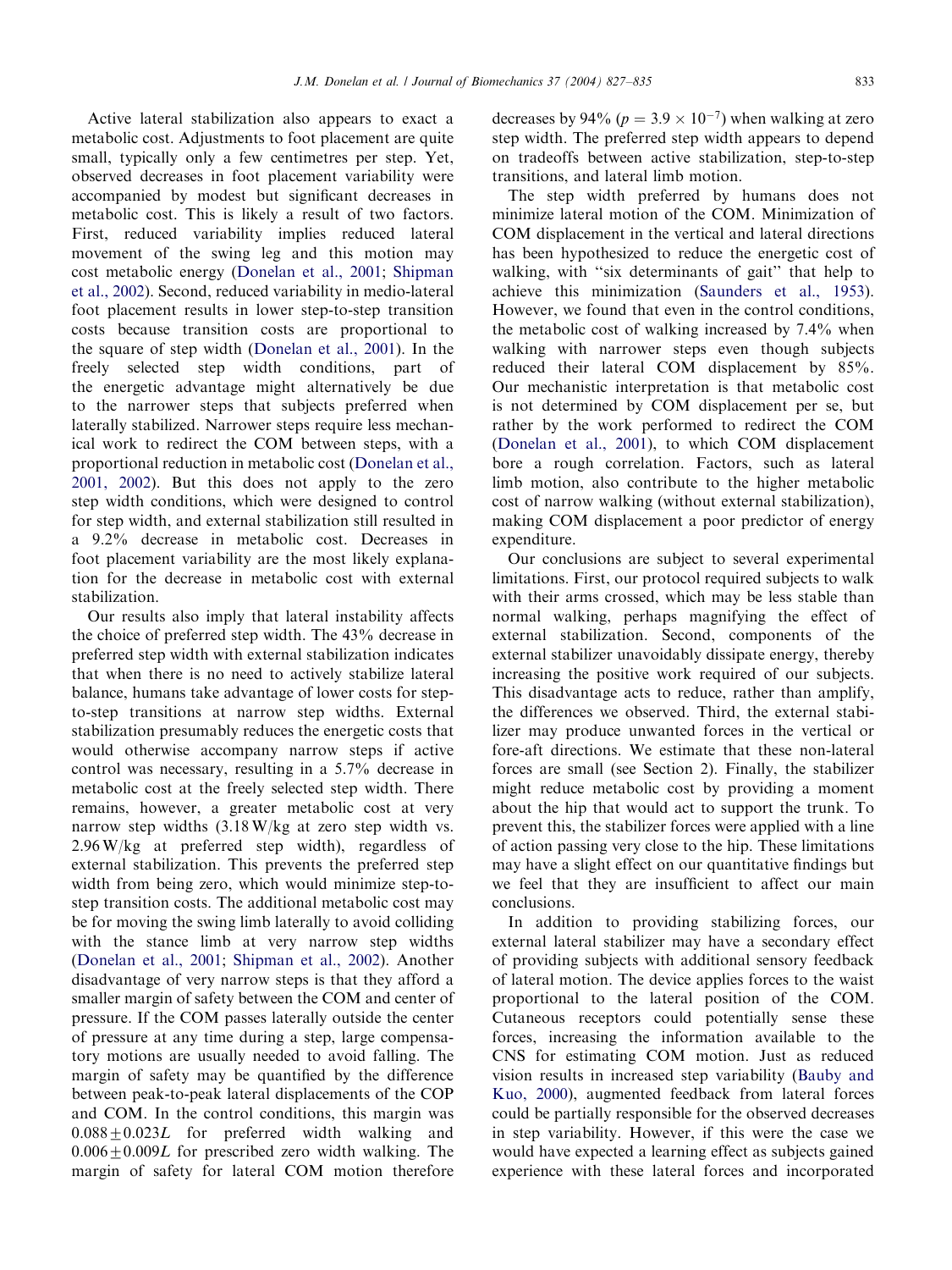<span id="page-7-0"></span>them into their control strategy. Instead, subjects showed an immediate and consistent decline in step variability and metabolic cost.

External lateral stabilization decreased both step width and step length variability. We focused on step width variability because medio-lateral foot placement is an indicator of active control of lateral balance. But some changes in step length variability are also to be expected because in human walking there is a coupling between medio-lateral and fore-aft motion (Bauby and Kuo, 2000). Whether subjects were walking at the prescribed or freely selected step width, the decreases in step width variability exceeded those in step length variability.

The ability to artificially provide lateral stability while walking may have applications in rehabilitation medicine. Partial body weight support is commonly used for patient groups lacking the strength to provide sufficient vertical forces (e.g. Hesse, 2001). External lateral stabilization could potentially be useful for patients that have the strength to support their body weight, but have difficulty controlling balance. By reducing the need for active feedback control, external stabilization could allow these patients to exercise, or to practice stabilizing strategies and other aspects of gait mechanics, with greater safety and confidence.

#### Acknowledgements

This research was supported in part by an NSERC fellowship to J.M. Donelan, NIH grant AR44688 to R. Kram and NIH grant DC0231201A1 to A.D. Kuo. These experiments were conducted at the University of California, Berkeley.

#### Appendix A

This appendix summarizes our stability analysis of the passive dynamic walking model. These methods are standard techniques for determining stability in nonlinear dynamical systems [\(Strogatz, 1994](#page-8-0)), first applied to walking by [McGeer \(1990\).](#page-8-0)

A step by a passive dynamic walker is divided into single and double support phases. For single support, the equations of motion, subject to appropriate initial conditions, are integrated forward in time until the swing leg contacts the ground. This is followed by double support, modeled as an instantaneous, inelastic collision returning initial conditions for the next single support phase. These two phases are combined to form a vector-valued non-linear difference equation with the step-to-step function, f

$$
x_{k+1} = f(x_k). \tag{A.1}
$$

In this equation,  $x_k$  is the state of the system at the beginning of the kth step, and  $x_{k+1}$  is the state at the beginning of the next step. A passive walking gait has states  $x^*$  (termed *fixed points*) for which, apart from switching support from the left leg to the right, each step is identical to the preceding one

$$
x^* = f(x^*). \tag{A.2}
$$

Passive dynamic walking gaits typically have two limit cycles called long and short period gaits due to their difference in step period. We have restricted our study to the long period gait as it is most similar to human walking [\(McGeer, 1990](#page-8-0)).

Stability is examined by evaluating the effect of small deviations about the fixed point, using a linearized approximation of Eq. (A.2)

$$
(x_{k+1} - x^*) \approx J(x^*)(x_k - x^*), \tag{A.3}
$$

where

$$
J(x^*) = \left[\frac{\partial f}{\partial x_k}\right]_{x^*}.
$$
 (A.4)

The eigenvalues of the Jacobian matrix  $J(x^*)$ determine whether or not a perturbation  $(x_k-x^*)$  will be amplified or attenuated by the beginning of the next step. If it is amplified, the limit cycle is unstable. Conversely, if the perturbation is attenuated by the end of the first step, it will continue to shrink in subsequent steps—the system is locally stable and the passive dynamic walker will return to its periodic gait. The complex-valued eigenvalues must all be within the unit circle for the system to be stable. The corresponding eigenvectors describe modes along which the perturbations are decoupled from each other.

#### References

- Bauby, C.E., Kuo, A.D., 2000. Active control of lateral balance in human walking. Journal of Biomechanics 33, 1433–1440.
- Brockway, J.M., 1987. Derivation of formulas used to calculate energy-expenditure in man. Human Nutrition-Clinical Nutrition 41C, 463–471.
- Cavagna, G.A., 1975. Force platforms as ergometers. Journal of Applied Physiology 39, 174–179.
- Donelan, J.M., Kram, R., Kuo, A.D., 2001. Mechanical and metabolic determinants of the preferred step width in human walking. Proceedings of the Royal Society of London Series B-Biological Sciences 268, 1985–1992.
- Donelan, J.M., Kram, R., Kuo, A.D., 2002. Simultaneous positive and negative external mechanical work in human walking. Journal of Biomechanics 35, 117–124.
- Garcia, M., Chatterjee, A., Ruina, A., Coleman, M., 1998. The simplest walking model: stability, complexity, and scaling. Journal of Biomechanical Engineering 120, 281–288.
- Hesse, S., 2001. Locomotor therapy in neurorehabilitation. NeuroRehabilitation 16, 133–139.
- Kram, R., Griffin, T.M., Donelan, J.M., Chang, Y.H., 1998. Force treadmill for measuring vertical and horizontal ground reaction forces. Journal of Applied Physiology 85, 764–769.